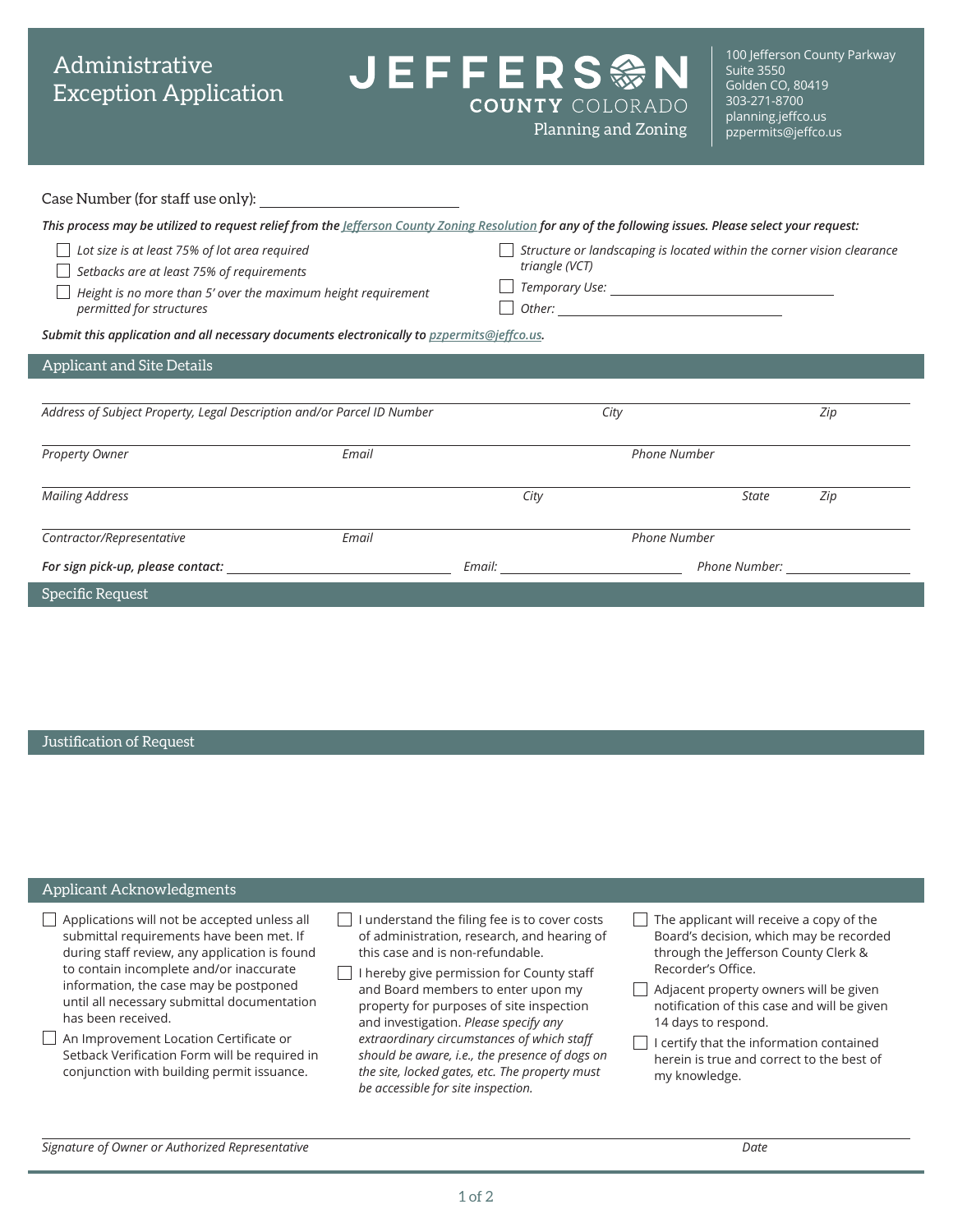Case Number (for staff use only):

## Submittal Requirements

*The numbers checked with each specific type of request correspond to the numbered submittal requirements at the right. Additional documentation may be required, as determined by staff on a case-by-case basis.*

| Request: \$<br>(additional notification fees will apply) |   |                |   |                |   |   |                |   |                |   |   |   |                |  |
|----------------------------------------------------------|---|----------------|---|----------------|---|---|----------------|---|----------------|---|---|---|----------------|--|
| Variance                                                 | 1 | $\overline{2}$ | 3 | $\overline{4}$ | 5 | 6 | $\overline{7}$ | 8 | $\overline{9}$ |   |   |   | 10 11 12 13 14 |  |
| Lot size*                                                | Χ | X              | X | X              | X | X |                |   |                |   |   |   |                |  |
| Setback(s)                                               | X | X              | X | X              | X |   |                |   |                |   |   |   |                |  |
| Vision Clearance Triangle                                | X | X              | X | X              |   | X |                |   |                |   |   |   |                |  |
| <b>Building Height</b>                                   | X | X              | X | X              |   | X |                |   |                |   |   |   |                |  |
| Mobile Home While Building                               | X | X              | X | X              |   | X |                |   |                | X | X | X | X              |  |
| Temporary Building/Uses**                                | X | X              | X | X              |   | X |                |   |                | X |   |   |                |  |
| Home Occupation**^                                       | X | X              | X | X              |   | X | Χ              | X | X              | X | X | X |                |  |
| Other                                                    |   |                |   |                |   |   |                |   |                |   |   |   |                |  |

*Fees are online at [our website](https://planning.jeffco.us) at planning.jeffco.us. Make checks payable to Jefferson County Treasurer.*

- *\* Lot Size: Only Submittal Requirement 5 or 6 is necessary; verify with your case manager.*
- *\*\* Temporary Buildings/Uses and Home Occupations: It is the applicant's responsibility to renew an Administrative Exception prior to expiration. Upon expiration, all structures must be removed or approved uses ceased, or the property owner will be in violation of the Jefferson County Zoning Resolution.*
- *^ Home Occupation applications should include the Home Occupation Addendum attached to this form.*

#### *List of Submittal Requirements*

- 1. Signed application form
- 2. Written statement of justification of request
- 3. Copy of current warranty deed
- 4. Prior to 1/1/2000 Deed if parcel is un-platted or is portions of platted lots
- 5. Improvement Survey Plat (signed and stamped by licensed surveyor) depicting request and related setbacks
- 6. Detailed site plan
- 7. Floor plan
- 8. Description of business and license information, if applicable
- 9. Photographs of dwelling area used for home occupation
- 10. Parking plan (can be combined with 5 or 6 above)
- 11. Active building permit
- 12. Evidence of water and/or sewer availability
- 13. Signed affidavit stating occupant will be owner or contractor
- 14. Other:

### Staff Use Only

| Zoning of Site                | Plat           | Receipt                                                             | Renewal of Case Number | CV Case Number                        |
|-------------------------------|----------------|---------------------------------------------------------------------|------------------------|---------------------------------------|
| Lot size Required             | Lot Size Shown | FEMA Map Number                                                     |                        | In a Floodplain? $\Box$ Yes $\Box$ No |
| Legal Access via:             |                |                                                                     |                        |                                       |
| Number of Postcards Required: |                | <b>ISP Submitted</b> (check one): $\Box$ Print $\Box$ Via email to: |                        | N/A                                   |
| Reviewed by                   |                |                                                                     |                        | Date                                  |

*Comments:*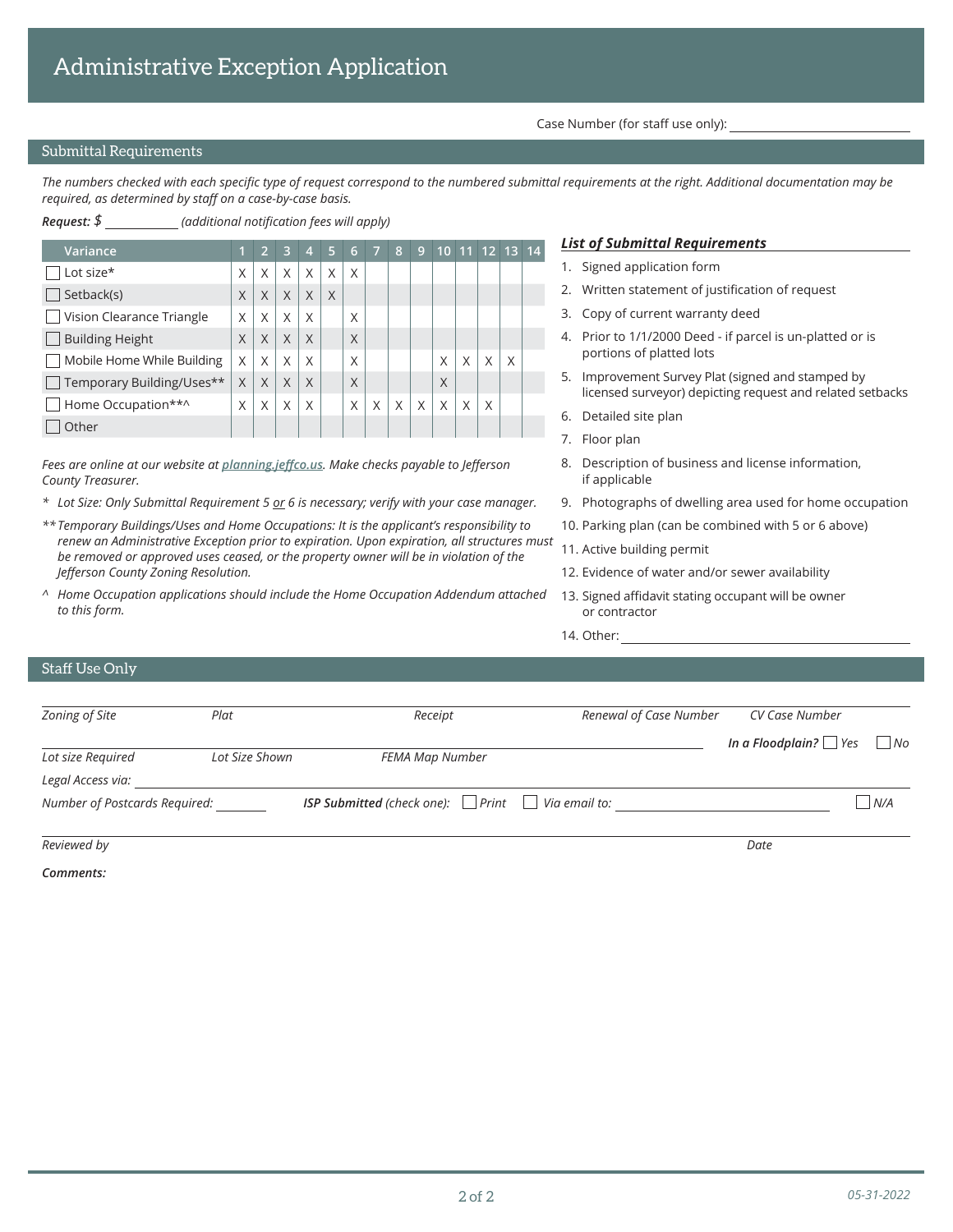Case Number (for staff use only):

1. Describe the proposed Home Occupation.

- 2. Please check if the Home Occupation is one of the following:
	- $\Box$  a. Body or mechanical repair, modification, or painting of motor vehicles and repair of internal combustion engines
	- $\Box$  b. Animal hospital or kennel
	- $\Box$  c. Medical/dental facilities other than office consultation services
	- $\Box$  d. Restaurant
	- e. Tattoo shops/parlors
	- $\Box$  f. Retail sales, other than ancillary to a permitted Home Occupation
- 3. Where on the property will the proposed Home Occupation take place? *Please include the square footage of the area. You must attach floor plans (drawn to scale) highlighting which rooms/areas will be used.*

4. Where will you store stock, supplies, products or other materials related to this Home Occupation?

- 5. How many employees will work here? How many of those employees live on site?
- 6. List the proposed hours of operation.